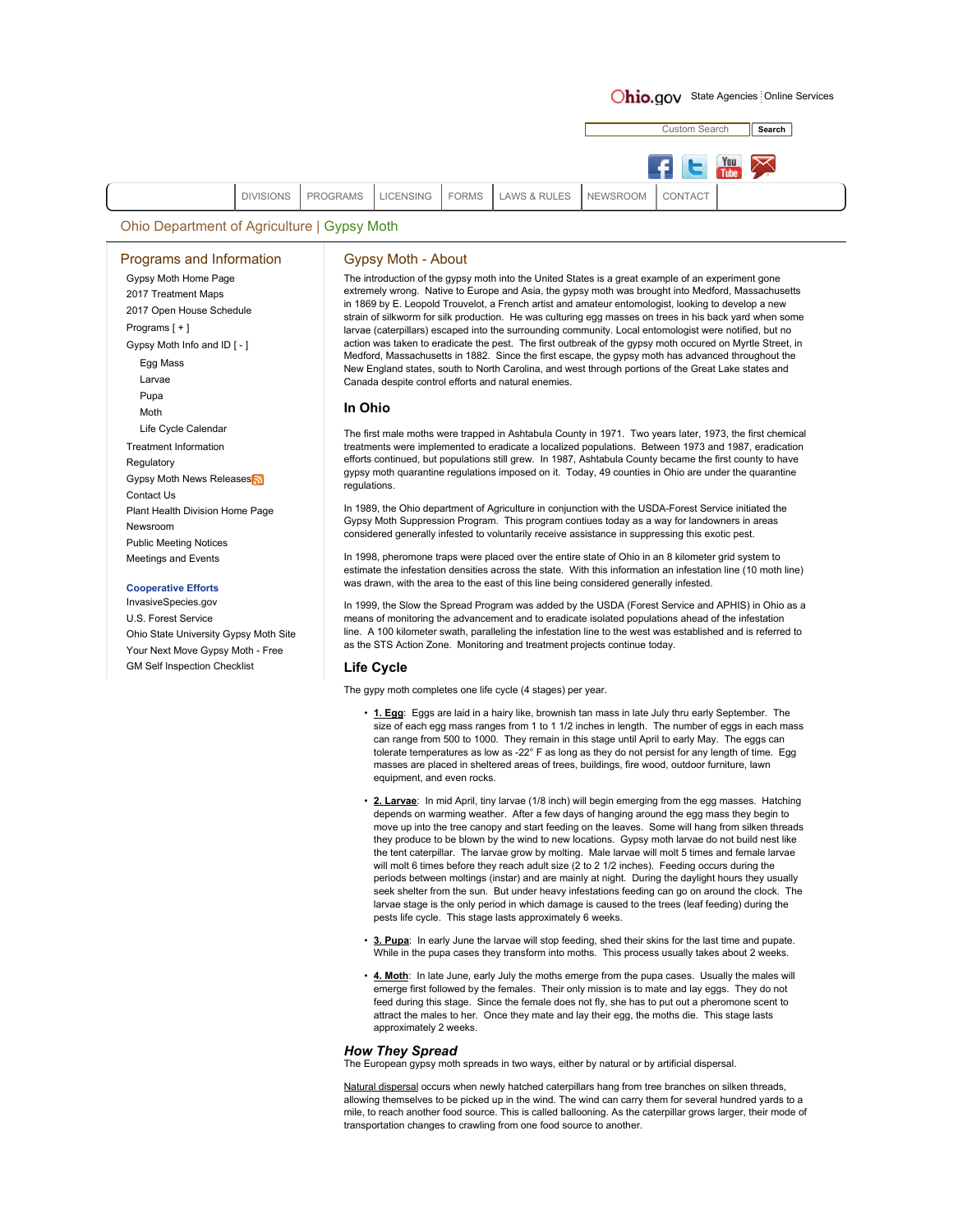Artificial dispersal occurs when people inadvertently transport one of the life stages from an infested area on a car or recreational vehicle, lawn furniture, firewood, logs, nursery stock and other outdoor items. Before leaving an infested area, check your outdoor items to be sure you are not taking any hitch-hikers with you.

## *Damage*

The impact gypsy moth will have on a particular forest stand depends on how much defoliation occurs in the stand and how well the trees in the stand can tolerate that level of defoliation. How much defoliation a stand experiences depends on the gypsy moth population level, tree species composition, and the quality of larval hiding places. Egg mass counts in excess of 250 per acre generally indicate that a noticeable defoliation is imminent. Stands that contain a high proportion of preferred species are more likely to be defoliated than those with more species variability. Stands that contain numerous larval hiding places should support higher population levels, and thus experience more defoliation.

Individual tree responses to defoliation will be affected by the amount of defoliation and the tree's over all health. With broadleaf deciduous trees, light defoliation will weaken but usually not kill a tree. Heavy defoliation (> 50%) will often cause them to lose their remaining leaves and develop a second set of smaller, less efficient leaves. Weakended, less vigorous trees are more susceptible to secondary pests (insects and disease). Repeated annual defoliation will result in the death of the tree. In contrast, conifers (pines, spruce, fir, etc.) often die as a result of the initial heavy defoliation because they are unabble to produce a second set of leaves.

To put things into perpective, one 2 inch larvae will consume 1 square foot of foliage every 24 hours. When you have 500 to 1000 larvae emerging from a single egg mass and have 250 or more egg masses per acre, this pest becomes one big eating machine.

## **Preferred Tree Species (Native to Ohio)**

**High preference**: American crab apple, American hophornbeam, Bigtooth aspen, Black oak, Bur oak, Chinkapin oak, Red oak, Scarlet oak, Shumard oak, White oak, Cockspur hawthorn, Common witchhazel, Eastern larch, Pussy willow, River burch, Smooth sumac, Staghorn sumac, Sweetgum.

**Moderate preference**: Allegheny service berry, Downy service berry, American beech, Ammerican hornbeam, Bitternut hickory, Mockernut hickory, Black maple, Red maple, Sugar maple, Black walnut, Blackhaw, Butternut, Canadian hemlock, Common chokeberry, Common pawpaw, Eastern cottonwood, Eastern wahoo, Flowering dogwood, Fringetree, Hoptree, Shining sumac, Sorrel-tree, White pine, Wild black cherry.

# **Adverse Effects of Defoliation and Mortality**

#### **On People**:

- Loss of shade, causing increased heating aand cooling cost.
- Decrease property value due to loss of aesthetics.
- Safety hazard due todead trees and the expense of tree removal.
- Skin rashes or irritations, development of allergies in sensitive individuals because of contact with the pest.
- Caterpillars and their frass (droppings) staining homes and sidewalks.

### **On Environment**:

- Decline in tree health.
- Increase tree mortality.
- Increase in fire danger.
- Increase in stream temperatures.
- Decrease in aquatic life.
- Reduction in food supply for small animals (nuts).
- Decrease in population of small animals (squirrels).
- Reduction in food supply for some song birds.
- Increase in nest predation of song birds due to lack of cover.
- Increase in nesting failures of grouse and turkeys.
- Migration of turkey and deer to non defoliated areas.

## **Managing Gypsy Moth at Home**

#### **Cultural Practices**:

Keep your trees and shrubs healthy. Should defoliation occur, irrigate affected trees and shrubs. Adequate water will help in the recovery process. Avoid nitrogen fertilizer as they will encourage leaf growth at the expense of building food reserves in the roots.

Do not move outdoor lawn furniture, garden equipment, or fire wood without first inspecting the items for gypsy moth life stages. If moving to a new area, check to see if you are required to follow quarantine regulations of this state or any other state.

## **Physical Practices**:

Scrap egg masses and pupa cases off buildings, trees, shrubs, or any outdoor items and destroy them by submerging them in soapy water for at least two days or by burning them. Egg masses can also be killed by spraying them with a spray oil labeled for gyspy moth.

Barrier bands can be placed around tree trunks to prevent larvae from climbing back into the trees. Place a non-porous material around the tree trunk and coat it with a commericially available sticky material. Never apply the sticky material directly to the tree trunk. The larvae will become entangled in the sticky material and die. The sticky material will need to be re-applied periodically.

Collection bands, 12 to 18 inches wide, made of burlap, raped around a tree, and folded over to make a skirt attract larvae looking for shade during the day. Each day you will need to remove and destroy the